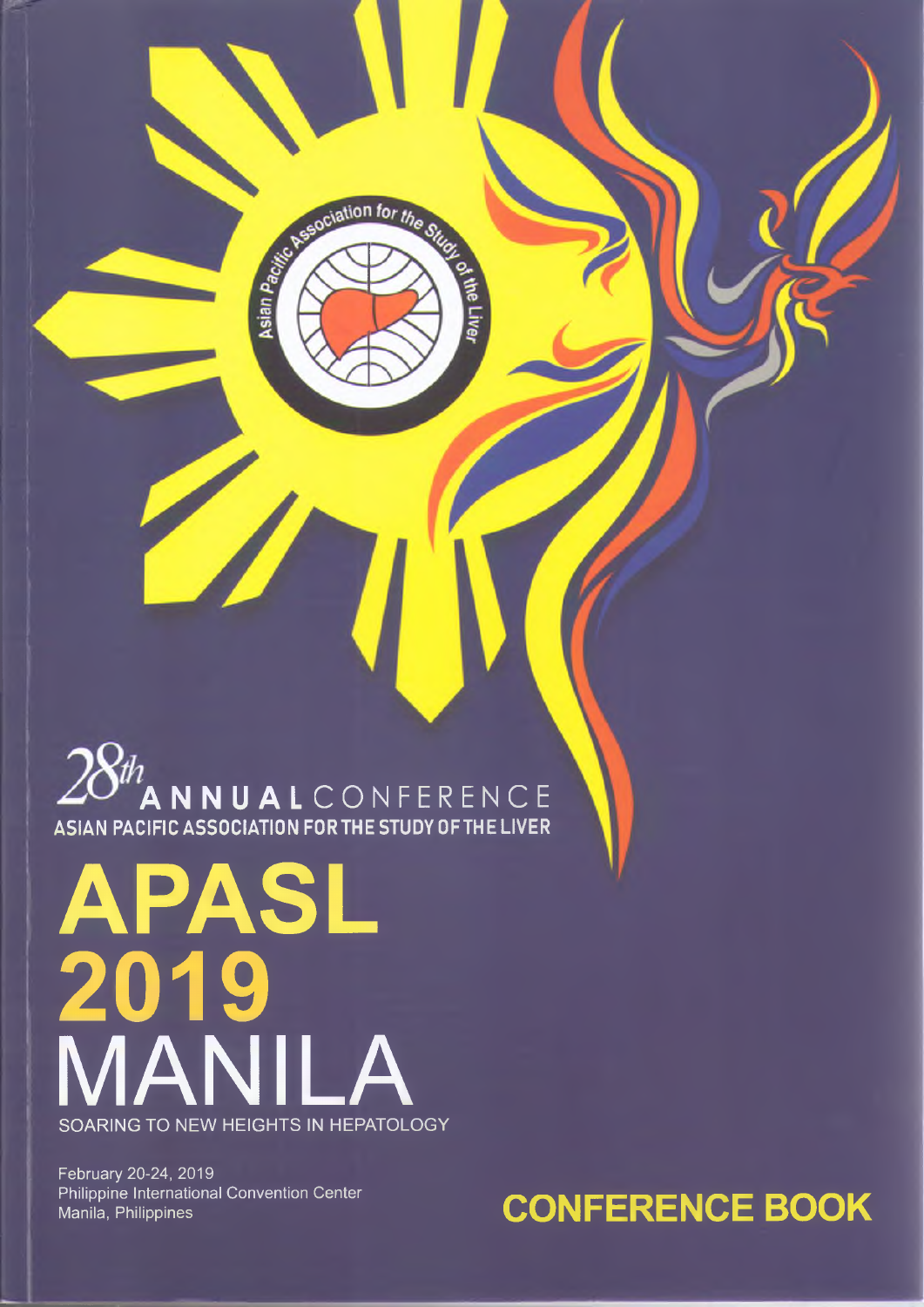

**DE 9 APASL MANILA** 

#### **•'.elcome Message**

| <b>Comparent Contract Contract Contract Contract Contract Contract Contract Contract Contract Contract Contract Contract Contract Contract Contract Contract Contract Contract Contract Contract Contract Contract Contract Cont</b> |          |
|--------------------------------------------------------------------------------------------------------------------------------------------------------------------------------------------------------------------------------------|----------|
| Department of Health Secretary                                                                                                                                                                                                       | x        |
| <b>EXECUTE: SL Steering Committee</b>                                                                                                                                                                                                | $9 - 10$ |
| -PASL President                                                                                                                                                                                                                      | 11       |
| ---SL 2019 Honorary President                                                                                                                                                                                                        | 12       |
| <b>EPASL 2019 Secretary General</b>                                                                                                                                                                                                  | 13       |
| <b>EPASL 2019 Scientific Chair</b>                                                                                                                                                                                                   | 14       |
| - President                                                                                                                                                                                                                          | 15       |

#### **- ^ASL Steering Committee- Conference Creanizing Committee**

| <b>Steering Committee</b>                 | 16        |
|-------------------------------------------|-----------|
|                                           |           |
| <b>Past Presidents</b>                    | 17        |
| E equtive Council                         | 18        |
| $-$ 24SL 2019 Manila Organizing           |           |
| <b>Example 2 and Committee</b>            |           |
| $C = 1$                                   | 19        |
| <b>International and National Faculty</b> | $22 - 25$ |
| <b>Conference Information</b>             | 26-31     |

| <b>Research Abstract Reviewers</b><br>Program at a glance | 47<br>48-50 |
|-----------------------------------------------------------|-------------|
| <b>Faculty Abstracts</b>                                  | $51 - 157$  |
| <b>Oral and Poster</b><br><b>Research Presentations</b>   | 158-277     |
| <b>Satellite Symposia</b>                                 | 278-279     |
| <b>Acknowledgements</b>                                   | 280-284     |
| Floor Plan                                                | 285-289     |

## **LEASL Awards Pesearch Awards**

# **BE SOCIAL!**



**Awards**

**[www.apasl2019manila.org](http://www.apasl2019manila.org)** *WEBSITE*



**[secretariat@apasl2019manila.org](mailto:secretariat@apasl2019manila.org)** *EMAIL*



**@apasl2019** *TWITTER*



32-33 34-46

> **APASL 2019 Manila** *FACEBOOK*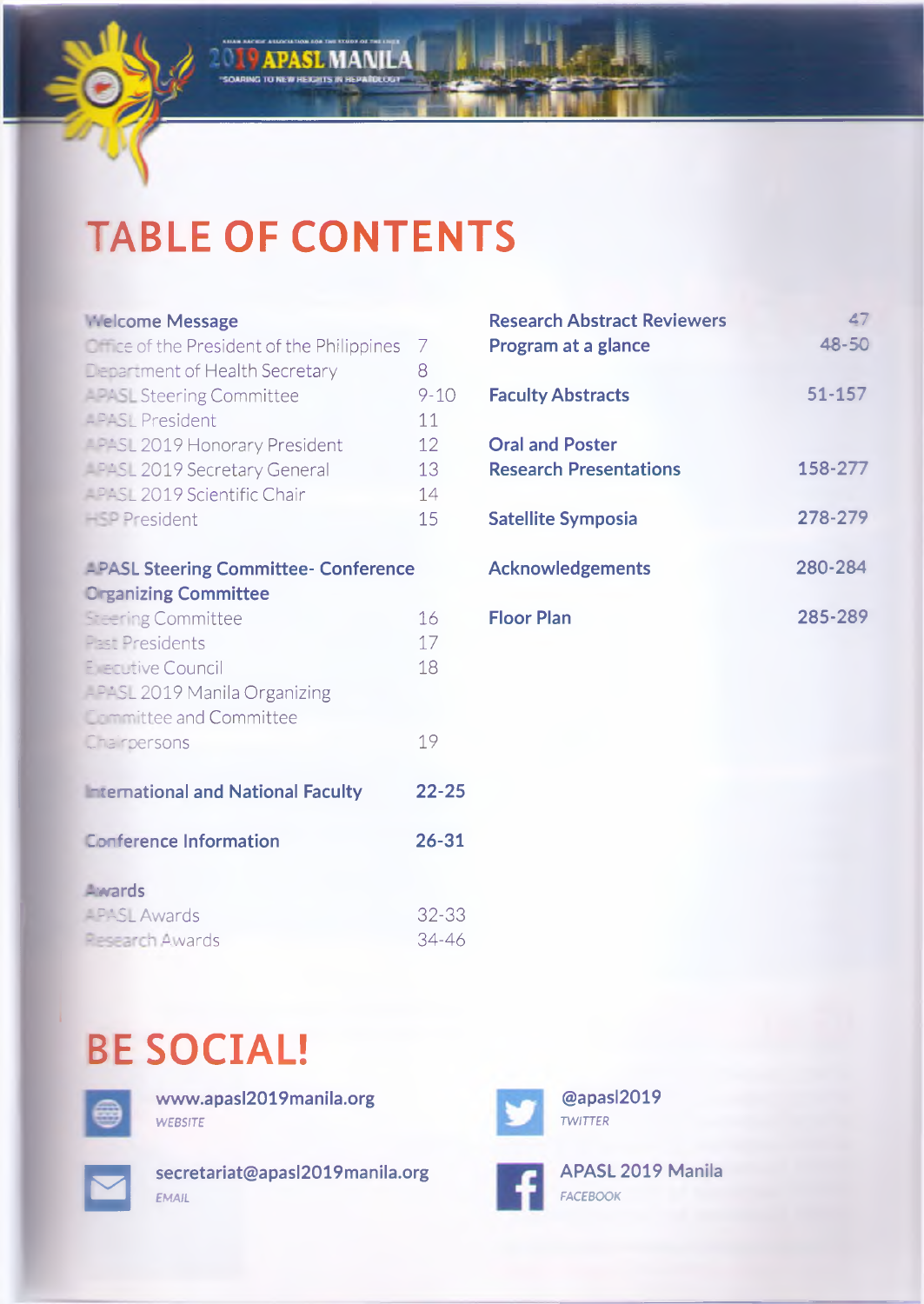

*Transplantation, St. Luke's Medical Center-Global City*

#### TRANSP- 05: Association of donor hepatic steatosis with ischemic reperfusion injury in liver transplant reciepent

SUNILRAVIRAJ KOTHAKOTA:,PRAFULLAVISHNURAO JADHAV<sup>2</sup>, MADHU SASIDHARAN<sup>3</sup>, HARISH KAREEM<sup>4</sup>, AJITH KUMAR NAIR<sup>5</sup>

*1 Senior Resident, 2 Consultant, 3 Senior Consultant, 4 Senior* Consultant,<sup>5</sup> Chief Co-Ordinator

#### TRANSP- 06: Elizabethkingia meningosepticum blood infection in a liver transplant recipient - a case report

AVISNATA DAS. INDRAJEET KUMAR TIWARY<sup>2</sup>, MAHESH KUMAR GOENKA<sup>3</sup>

**Apollo Gleneagles Hospital. Apollo Gleneagles Hospital.** *3Apollo Gleneagles Hosc ta*

#### TRANSP- 07: Portal venous stenosis after Deceased Donor Liver Transplant: A Case Report

MARIANNE LINLEY LOO SY", IAN HOMER YEE CUA". JULIET LINGAT GOPEZ-CERVANTES<sup>3</sup>. DANTE ALLAN MAYOR CONCEJERO<sup>4</sup>

<sup>:</sup> Institute Of Digestive And Liver Diseases, St. Luke's Medical *Center - Global City, 2 Institute Of Digestive And Liver Diseases, St Luke's Medical Center - Global City, 3 Institute Of Digestive And Liver Diseases, St. Luke's Medical Center - Global City, <sup>4</sup> Center For Liver Diseases And Transplantation, St. Luke's Medical Center-Global City*

#### TRANSP- 08: Spectrum and Outcome of sepsis in Living donor Liver Transplant

SHASHWAT SARIN<sup>1</sup>, VINIYENDRA PAMECHA<sup>2</sup>, SHRIDHAR V. SASTURKAR3, PIYUSH KUMAR SINHA4 <sup>1</sup> Institute Of Liver And Biliary Sciences, New Delhi, <sup>2</sup> Institute Of Liver And Biliary Sciences, New Delhi,<sup>3</sup> Institute Of Liver And Biliary Sciences, New Delhi,<sup>4</sup> Institute Of Liver And Biliary *Sciences, New Delhi*

TRANSP- 09: Single orifice venous outflow reconstruction in Living Donor Liver Transplantation using right lobe graft; Feasibility and outcome compared with the dual outflow technique

BRAMHADATTA PATTNAIK<sup>1</sup>, PIYUSH KUMAR SINHA<sup>2</sup>,

SHRIDHAR VASANTRAO SASTURKAR3, NIHAR RANJAN MOHAPATRA<sup>4</sup>, VINIYENDRA PAMECHA<sup>5</sup>

<sup>1</sup> Institute Of Liver And Biliary Sciences,<sup>2</sup> Institute Of Liver *And Biliary Sciences, 3 Institute Of Liver And Biliary Sciences* , 4 *Institute Of Liver And Biliary Sciences, 5 Institute Of Liver And Biliary Sciences*

#### TRANSP- 10: The dynamicity of bone marrow derived stem and progenitor cells in liver regeneration in Living Donor Liver Transplantation Model

IMTIAKUM JAMIR1, VINIYENDRA PAMECHA'. DANANJAY MATHUR<sup>3</sup>, ANUPAM KUMAR<sup>4</sup>

*1 Institute Of Liver And Biliary Sciences (libs), 2 Institute Of Liver And Biliary Sciences , 3 Institute Of Liver And Biliary Sciences, 4 Institute Of Liver And Biliary Sciences*

### **HEPATOCELLULAR CARCINOMA Hepatocarcinogenesis**

HCC- 01: Aspartate-ß-hydroxylase, a rising star in the diagnosis of Glypican-3 negative hepatocellular carcinoma, is a prognostic biomarker for primary liver cancer

#### RAN XUE<sup>1</sup>, QINGHUA MENG<sup>2</sup>

<sup>1</sup> Beijing You-An Hospital, Capital Medical University,<sup>2</sup> Beijing *You-Ап Hospital, Capital Medical University*

HCC- 02: Blood PIVKA-II (Prothrombin Induced by Vitamin К Absence) and AFP (Alpha Fetoprotein) on Patients with Chronic Hepatitis, Cirrhosis and Hepatocellular Carcinoma

LE THI THU HIEN<sup>1</sup>, HOANG THI MINH<sup>2</sup>, NGUYEN QUANG DUAT<sup>3</sup>

1 *Thai Nguyen University Of Medicine And Pharmacy, 2 & Military Medical University,*<sup>3</sup> & Military Medical University

#### HCC- 03: LncRNA XIST inhibits metastasis and EMT of Hepatocellular Carcinoma by acting as a ceRNA for miR-197-Зр to regulate Wnt//p-catenin signaling

ZHI-SHUO MO<sup>1</sup>, PEI-PEI WANG<sup>2</sup>, YING ZHANG<sup>3</sup>, CHAN XIE<sup>4</sup>, DONG-YING XIE<sup>5</sup>

1 *Department Of Infectious Disease, The Third Affiliated Hospital, Sun Yat-Sen University,Guangzhou,China,*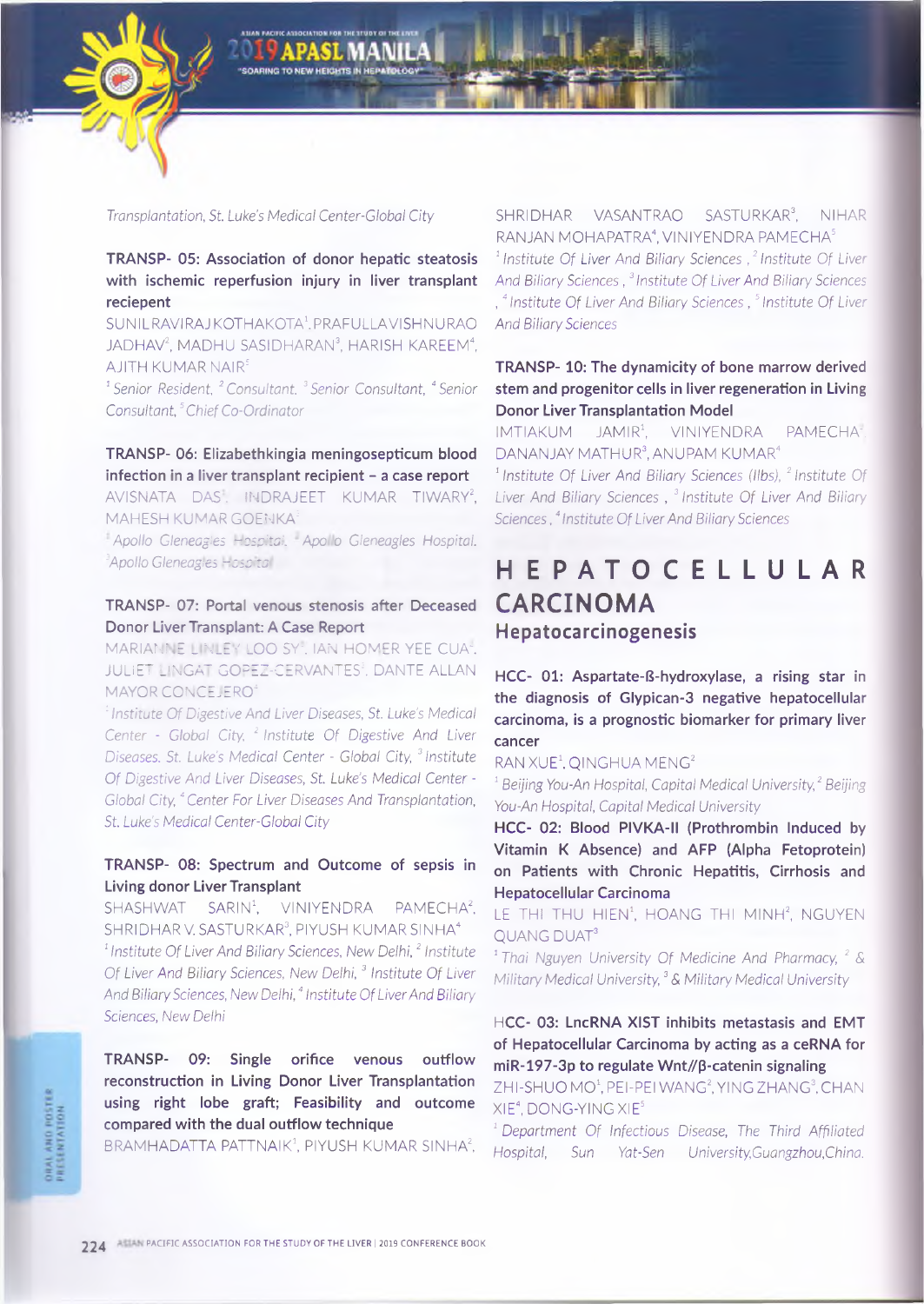*department Of Infectious Disease, The Third Affiliated Hospital,* Sun *Yat-Sen University,Guangzhou,China, department Of Infectious Disease, The Third Affiliated Hospital, Sun Yat-Sen University,Guangzhou,China , 4Department Of Infectious Disease, The Third Affiliated Hospital, Sun Yat-Sen University,Guangzhou,China , 'Department Of Infectious Disease, The Third Affiliated Hospital, Sun Yat-Sen University,Guangzhou,China*

#### HCC- 04: Downward expression of long non-coding RNA XIST is associated with hepatocellular carcinomas metastasis and poor prognosis.

ZHI-SHUO MO<sup>1</sup>, PEI-PEI WANG<sup>2</sup>, YING ZHANG<sup>3</sup>, CHAN XIE4, DONG-YING XIE5

*Department Of Infectious Disease, The Third Affiliated Hospital, Sun Yat-Sen University, Guangzhou, China, 'Department Of Infectious Disease, The Third Affiliated Hospital, Sun Yat-Sen University, Guangzhou, China, JDepartment Of Infectious Disease, The Third Affiliated Hospital, Sun Yat-Sen University, Guangzhou, China, ~Department Of Infectious Disease, The Third Affiliated Hospital, Sun Yat-Sen University, Guangzhou, China, :Department Of Infectious Disease, The Third Affiliated -ospital, Sun Yat-Sen University, Guangzhou, China*

#### HCC- 05: Bioinformatic analysis in identifing sexual dimorphism linked characterization of hepatocellular carcinoma

• A *LI FENG1, YUCHAO WU2, YINGREN ZHAO3, YUAN YANG4 1 Department Of Infection Disease And Hepatopathy, Xi'an j aotong University First Affiliated Hospital, 2 Department Z~ Infectious Diseases, First Affiliated Hospital, School Of 'edicine, Xi'an Jiaotong University, Xi'an, Shanxi Province,* China, <sup>3</sup> Department Of Infectious Diseases, First Affiliated *- 'ospital, School Of Medicine, Xi'an Jiaotong University, department Of Infectious Diseases, First Affiliated Hospital, 5: ool Of Medicine, Xi'an Jiaotong University*

# epatocellular carcinoma

*= ~ E R* ANDREW CAMENTIL REYES1, CAECILIA H С *Paris, France,4State Key Laboratory, Collaborat :e movatkm* SUKOWATI<sup>2</sup>, CLAUDIO TIRIBELLI<sup>3</sup>

I Frilippine Council For Health Research And Development And Treatment Of Infectious Diseases. Zhe ang Ikm metally

*& Italian Liver Foundation & The Doctors' Hospital Bacolod, Inc., 2 Fondazione Italiana Fegato & Dipartamento Di Area* M*edica, University Of Udine,3 Fondazione Italiana Fegato*

#### HCC- 07: Overexpression of Opa interacting protein 5 increases the progression of liver cancer via BMPR2/ JUN/CHEK1/RAC1 dysregulation

CHUANLONG ZHU<sup>1</sup>, YUWEN LI<sup>2</sup>, JUN LI<sup>3</sup>, GUIMEI LI<sup>4</sup>

*department Of Infectious Disease, The First Affiliated Hospital Of Nanjing Medical University, 2Department Of Pediatrics, The First Affiliated Hospital Of Nanjing Medical University, 3 Department Of Infectious Disease, The First Affiliated Hospital Of Nanjing Medical University, 4 Department Of Pediatrics, Shandong Provincial Hospital Affiliated To Shandong University*

#### HCC- 08: Comparison of clinical judgement and genetic differentiation of multinodular HCC; Intrahepatic metastasis (IM) vs Multicentric occurrence (MC)

YUJI IIMURO<sup>1</sup>, ATSUSHI TAKANO<sup>2</sup>, KENJI AMEMIYA<sup>3</sup>, YOSUKE HIROTSU<sup>4</sup>, HITOSHI MOCHIZUKI<sup>5</sup>, TOSHIO OYAMA6, MASAO OMATA7

1 *Dept Of Surgery, Yamanashi Central Hospital, Kofu, Japan, 2 Dept Of Surgery, Yamanashi Central Hospital, 3Genome Analysis Center, Dept Of Pathology, Yamanashi Central Hospital, 4 Genome Analysis Center, Yamanashi Central Hospital,* 5 *Genome Analysis Center, Dept Of Medicine,* Yamanashi Central Hospital, <sup>6</sup> Dept Of Pathology, Yamanashi *Central Hospital, 7 Dept Of Medicine, Yamanashi Central Hospital And The University Of Tokyo, Tokyo, Japan*

#### HCC- 09: Aristolochic Acid I induced FLAP/CysLTs signaling and CYLD/Lin28B axis in premalignant liver tissue

#### KUNKAI SU<sup>1</sup>, XIN HUANG<sup>2</sup>, CHRISTIAN BReCHOT<sup>3</sup>. LANJUAN LI<sup>4</sup>, YIJIA LOU<sup>5</sup>

-\*CC- 06: Circulating cytokeratins of hepatic *And Treatment Of Infectious Diseases, Zhejiang* **irogenitor cells in the early and intermediate stages of**  $\:$ University,"Biotherapeutics  $\%$  Research Center. The 2nd 1 *State Key Laboratory, Collaborative Innovation Cen:er And National Clinical Research Center For Diagncs's Affiliated Hospital, Zhejiang University, Pas:e^r : - : i Center And National Clinical Research Center For* Ойдпт в *5 Institute Of Pharmacology And Tax cology. College Of* 

**HALANO POSTER**<br>HESENYATION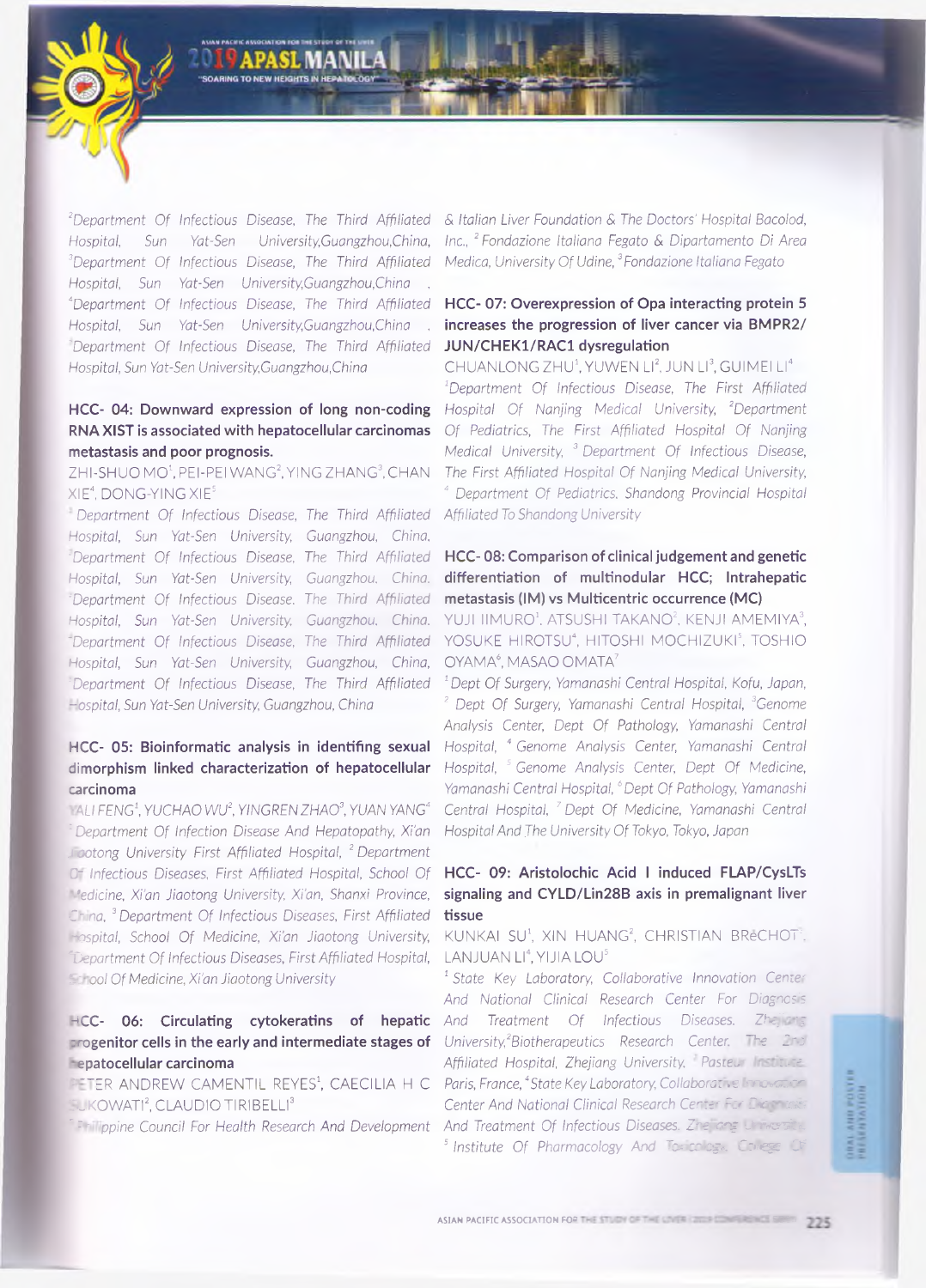

*Pharmaceutical Sciences, Zhejiang University*

#### HCC-10: Aspartate-ß-hydroxylase regulates metabolic reprogramming in hepatocelluar carcinoma via Р53/ BNIP3L/NIX-dependent signaling pathway

*RANXUE1, JING WU2, QINGHUA MENG3*

<sup>1</sup> Beijing You-An Hospital,Capital Medical University, <sup>2</sup> Beijing *You-Ап Hospital, Capital Medical University,3 Beijing You-An Hospital, Capital Medical University*

#### HCC- 11: MarvelD3 Inhibits Hepatocellular Carcinoma Epithelial-mesenchymal Transition and Invasion via Suppression of the NF-KB Signaling Pathway

TENG LI<sup>1</sup>, JIA WEI<sup>2</sup>, SAIPING QI<sup>3</sup>, YANMENG LI<sup>4</sup> *1 Department Of Oncology, Beijing Friendship Hospital, Capital Medical University, Beijing, <sup>2</sup> Department Of Oncology, Beijing Friendship Hospital, Capital Medical University, Beijing , 3 Experimental Centre, Beijing Friendship Hospital, Capital Medical University, <sup>4</sup> Experimental Centre, Beijing Friendship Hospital, Capital Medical University*

#### HCC-12: Prognostic and therapeutic value of aberrantly expressed methylation genes in human hepatocellular carcinoma

LIMIN ZHEN<sup>1</sup>, GANG NING<sup>2</sup>. LINA WU<sup>3</sup>, FANGJI YANG<sup>4</sup>, YONGYUAN ZHENG<sup>5</sup>, JIE SONG6, LIANG PENG<sup>7</sup>

<sup>1</sup> The Third Affiliated Hospital, Sun Yat-Sen University, <sup>2</sup>The *Third Affiliated Hospital, Sun Yat-Sen University, 3the Third Affiliated Hospital, Sun Yat-Sen University,4 The Third Affiliated Hospital, Sun Yat-Sen University, 5The Third Affiliated Hospital, Sun Yat-Sen University, 6 The Third Affiliated Hospital, Sun Yat-Sen University,<sup>7</sup> The Third Affiliated Hospital, Sun Yat-Sen University*

#### HCC- 13: ARPP-19 Enhances Proliferation and Migration of HCC Cell through Promoting Epithelial-Mesenchymal Transition

CHUNLEI ZHANG<sup>1</sup>, YIFAN ZHANG<sup>2</sup>, KAIYUE TANG<sup>3</sup>, GUANG JI<sup>4</sup>, HAIYAN SONG<sup>5</sup>

*1 Institute Of Digestive Diseases, Longhua Hospital, Shanghai University Of Traditional Chinese Medicine, 2lnstitute Of Digestive Diseases, Longhua Hospital, Shanghai University Of Traditional Chinese Medicine*,<sup>3</sup> Institute Of Digestive Diseases, *Longhua Hospital, Shanghai University Of Traditional Chinese* *Medicine,<sup>4</sup> Institute Of Digestive Diseases, Longhua Hospita. Shanghai University Of Traditional Chinese Medicine.* ; *Institute Of Digestive Diseases, Longhua Hospital, Shanghai University Of Traditional Chinese Medicine*

HCC- 14: RFX5 promotes hepatocellular carcinoma progression via transcriptional activation of KDM4A DONG-BO CHEN<sup>1</sup>, XING-WANG XIE<sup>2</sup>, XUE-YAN WANG<sup>3</sup>, PU CHEN<sup>4</sup>, KANGJIAN DENG<sup>5</sup>, LAI ME HONG-SONG CHEN<sup>7</sup>

<sup>1</sup> Peking University People's Hospital, Peking University *Hepatology Institute, Beijing Key Laboratory Of Hepcr* rs С *And Immunotherapy For Liver Disease, Beijing lOOC-?— China<sup>2</sup> Peking University People's Hospital, Peking Univers Hepatology Institute, Beijing Key Laboratory Of Hep-С* And Immunotherapy For Liver Disease, Beijing 10  $\alpha$  -*China,<sup>3</sup> Peking University People's Hospital, Peking Unive Hepatology Institute, Beijing Key Laboratory Of Hepatrus* С And Immunotherapy For Liver Disease, Beijing 100С-*China,<sup>4</sup> Laboratory Of Hepatobiliary And Pancreatic Surger Affiliated Hospital Of Guilin Medical University,<sup>5</sup> Laborszyr Of Hepatobiliary And Pancreatic Surgery, Affiliated Hospitz Of Guilin Medical University, <sup>6</sup> Peking University Pecoeurs Hospital, Peking University Hepatology Institute, Beijirg щ Ж* Laboratory Of Hepatitis C And Immunotherapy For Links *Disease, Beijing 100044, China, <sup>7</sup> Peking University Рессия Hospital, Peking University Hepatology Institute, Beijir= Laboratory Of Hepatitis С And Immunotherapy For*  $\Box$ *Disease, Beijing 100044, China*

HCC- 15: Comprehensive liquid profiling of circula tumor DNA and protein biomarkers in long-ter $\equiv$ follow-up patients with hepatocellular carcinoma *JINGFENGLIU1*

<sup>1</sup> Mengchao Hepatobiliary Hospital Of Fujian *University*

#### HCC- 16: CD133 mediates epithelial to mesench transition (EMT) in hepatoma cells.

PREETY RAWAL<sup>1</sup>, HAMDA SIDDIQUI<sup>2</sup>, VIKRANT N -SAVNEET KAUR<sup>4</sup>

<sup>1</sup> Gautam Buddha University, Greater Noida, Uttar Prageme *201308., 2 & Institute Of Liver And Biliary Sciences Delhi-110070. ,3 Gautam Buddha University, Greater*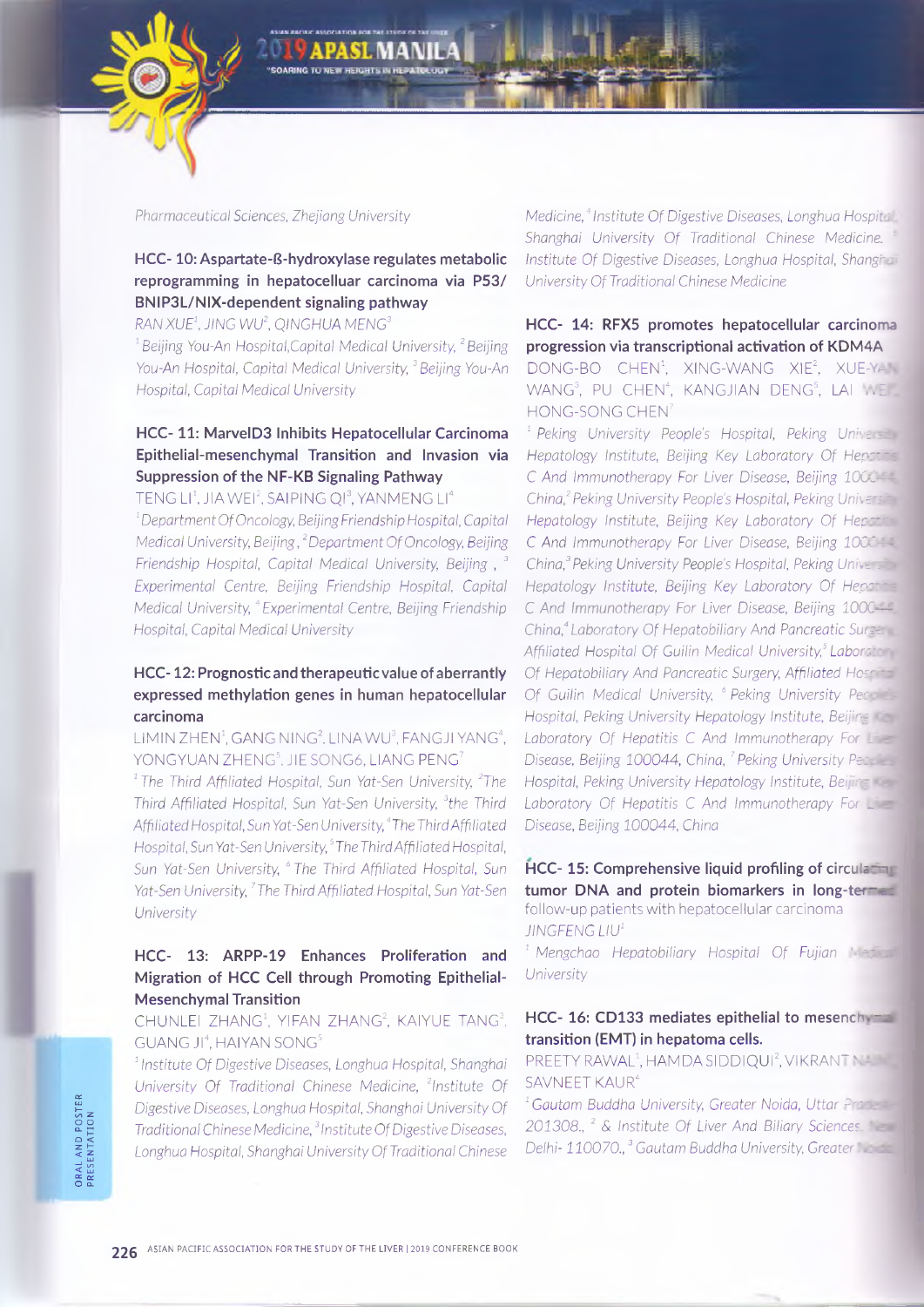

*Sciences, New Delhi-110070*

#### HCC- 17: Hepatocellular Carcinoma with Scalp Metastasis : A Case Report

YASMIN FRANCESCA ARRIOLA BAUTISTA<sup>1</sup>, JOHN ALFREDO RAPHAEL PEREZ PANGILINAN<sup>2</sup>, PRIMA BIANCA GAFFUD CHUA<sup>3</sup>, DIANA ALCANTARA **HCC- 21: Clinical and epidemiological characteristics** PAYAWAL<sup>4</sup>

<sup>:</sup> Cardinal Santos Medical Center, <sup>2</sup> Cardinal Santos Medical *Center, 3 Cardinal Santos Medical Center, 4 Cardinal Santos Medical Center*

#### HCC- 18: Dysregulation of PD-1/PD-Ls and 4-1BB/4-1BBL immune checkpoints in hepatocellular carcinoma tissue

YONG LIU<sup>1</sup>, GUIYANG WANG<sup>2</sup>, RUI HUANG<sup>3</sup>, YANG LI<sup>4</sup>, HAIYAN CHANG<sup>5</sup>, XIANG-AN ZHAO<sup>6</sup>, YUXIN CHEN<sup>7</sup>, CHAO WU<sup>8</sup>

; *Nanjing Drum Tower Hospital, Nanjing University Medical School,* 2 *Nanjing Drum Tower Hospital, Nanjing University Medical School, 3 Nanjing Drum Tower Hospital, Nanjing University Medical School, 4 Nanjing Drum Tower Hospital, Nanjing University Medical School, 5 Nanjing Drum Tower Hospital, Nanjing University Medical School, <sup>6</sup> Nanjing Drum Tower Hospital, Nanjing University Medical School. Nanjing Drum Tower Hospital, Nanjing University Medical School, Nanjing Drum Tower Hospital, Nanjing University Medical School*

#### HCC- 19: Serum miRNA 122 Level with HBV-related Hepatocellular Carcinoma

KHIN NAING THIN<sup>1</sup>, WIN NAING<sup>2</sup>, YI YI KYAW<sup>3</sup>, NE  $WIN<sup>4</sup>$ 

: *Department Of Hepatology* & *Yangon Specialty Hospital, Myanmar & Ministry Of Health,<sup>2</sup> Department Of Hepatology & Yangon Specialty Hospital & Ministry Of Health,3 Advanced Molecular Research Centre & Department Of Medial Research & Ministry Of Health,4 Nation Blood Bank & Yangon General Hospital & Ministry Of Health*

HCC- 20: Occurrence of Hepatocellular Carcinoma

#### *Uttar Pradesh- 201308., 4 & Institue Of Liver And Biliary* after Direct Acting Antiviral Therapy in Hepatitis С infected Patients

*THANDAR TUN1 Mandalay General Hospital*

#### **Epidemiology and Natural history**

## of patients with hepatocellular carcinoma in North-East Asia population

*IGOR MALOV1, OIDOV BAATARKHUU2, JAZAG AMARSANAA3, LKHAGVA-OCHIR TOVUU4, EVGENIY SAVILOV5, SERGEY MALOV6, RODION RASULOV7, VICTORYA DVORNICHENKO8*

1 *Irkutsk State Medical University, 2 Mongolian National University Of Medical Sciences,3 Mongolian Association For The Study Of Liver Diseases,* 4 *National Cancer Center Of Mongolia, 5 Irkutsk State Medical Academy Of Continuing Education,6 Irkutsk State Medical University & Irkutsk State Medical Academy Of Continuing Education, 7 Irkutsk State Medical Academy Of Continuing Education, 8 Irkutsk State Medical University*

#### HCC- 22: Circulating cell-free HBV-human chimera DNA as new marker for HCC recurrence and clonality after curative resection

*CHIAO-LING LI1, MING-CHIH HO2, YOU-YU LIN3, SHENG-TAI TZENG4, YUN-JU CHEN5, HSIN-YUNG PAI6, YA-CHUN WANG7, SHIOU-HWEIYEHS. PEI-JER CHEN9*

*1 National Taiwan University College Of Medicine, Taipei, Taiwan, 2 National Taiwan University College Of Medicine, Taipei, Taiwan,* " *National Taiwan University College Of Medicine, Taipei, Taiwan, 4 Tcm Biotech International Corp.. Taipei, Taiwan,* 3 Tcm *Biotech International Corp., Taipe:. Taiwan,6 Tcm Biotech International Corp., Taipei, Taiwan, Ter* Biotech International Corp., Taipei, Taiwan, <sup>8</sup> National Taiwan *University College Of Medicine, Taipei, Taiwan, 9National Taiwan University College Of Medicine, Taipei, Taiwan*

HCC- 23: Diagnostic Efficiency Of Determination Of Alpha-Fetoproteinin And Ostopontin For Early Diagnostics Of Hepatocellular Carcinoma In The